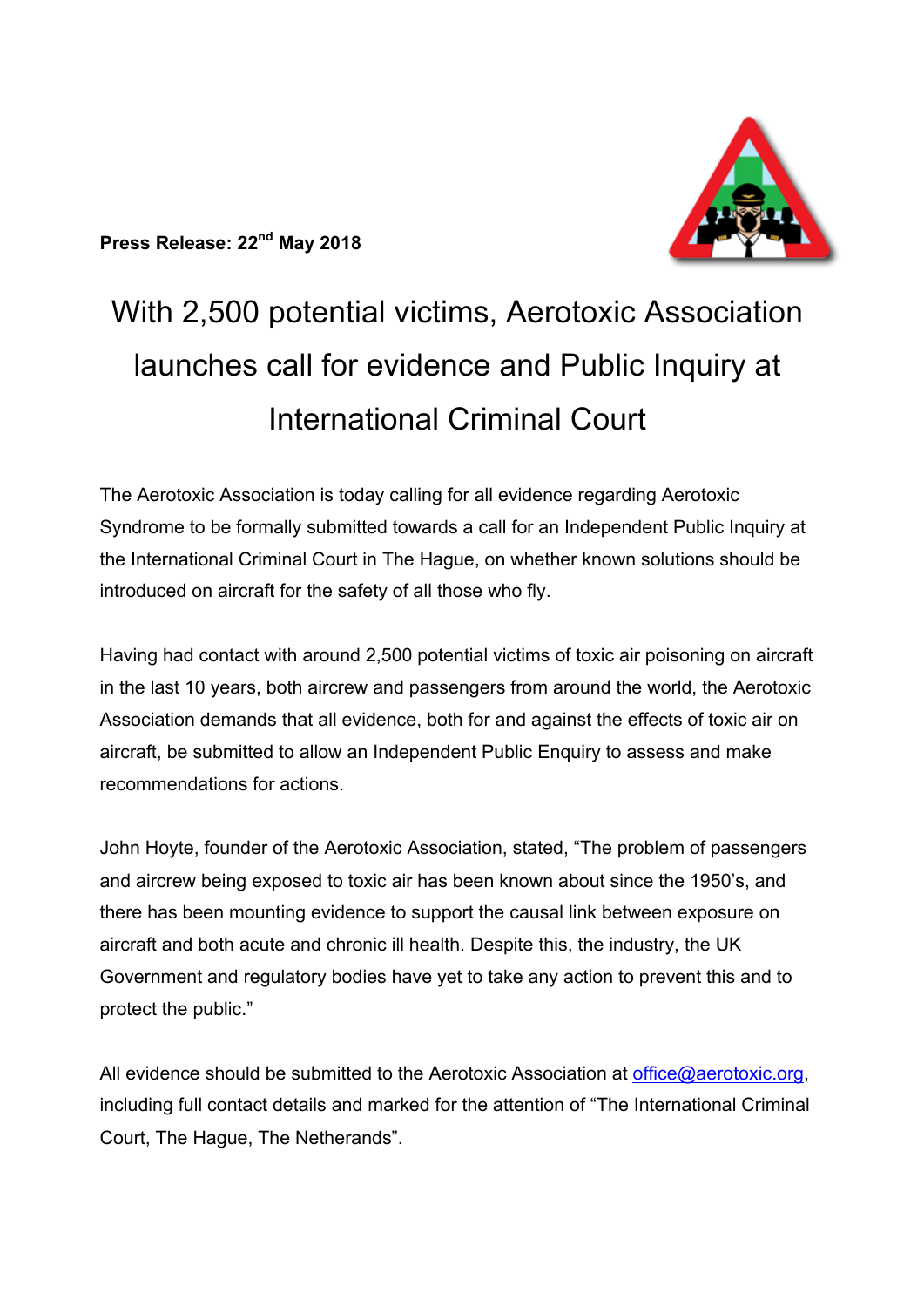Since Aerotoxic Syndrome was first named in scientific research in 1999 there has been mounting research evidence of the link between toxic cabin air and ill health, culminating in a study published by the World Health Organisation (WHO) in 2017 which established a causal link. Other evidence has included:

- In April 2005, a BALPA (British Airline Pilots Association) conference in London on contaminated air concluded, "There is a workplace problem resulting in short term and long term illness among flight crew (both pilots and cabin crew); The workplace where these illnesses are being induced is the aircraft cabin environment. This is resulting in significant flight safety issues, in addition to unacceptable flight crew health problems".
- In April 2008, BBC Panorama broadcast "Something in the air", billed as showing "how air passengers could be exposed to toxic fumes in the cabin while flying".
- Numerous scientific papers and presentations looking at this issue, a selection of which are:
	- o Ramsden J. Contaminated aircraft cabin air: aspects of causation and acceptable risk. (2012)
	- o Wolkoff P, Crump D, Harrison P. Pollutant exposures and health symptoms in aircrew and office workers: Is there a link? (2016)
	- o Harrison V, Mackenzie Ross S. An emerging concern: toxic fumes in airplane cabins. (2015)
	- o Michaelis S. Health and flight safety implications from exposure to contaminated air in aircraft. (2010)
	- o Heutelbeck A, Budnik L, Baur X. Health disorders after "fume events" of aircraft crew members: facts and fiction. (2016).
- In March 2016 a debate in Parliament on "Cabin Air Safety/Aerotoxic Syndrome" heard many members called for an Independent Inquiry, and the then Department of Transport minister stated, "I stress how seriously I take the issue and how important it is that we get more evidence."

It is nearly 5 years since the UK's Committee on Toxicity (COT) last considered this issue, identifying several areas requiring further investigation. The Aerotoxic Association believes enough time has lapsed, and more than enough people are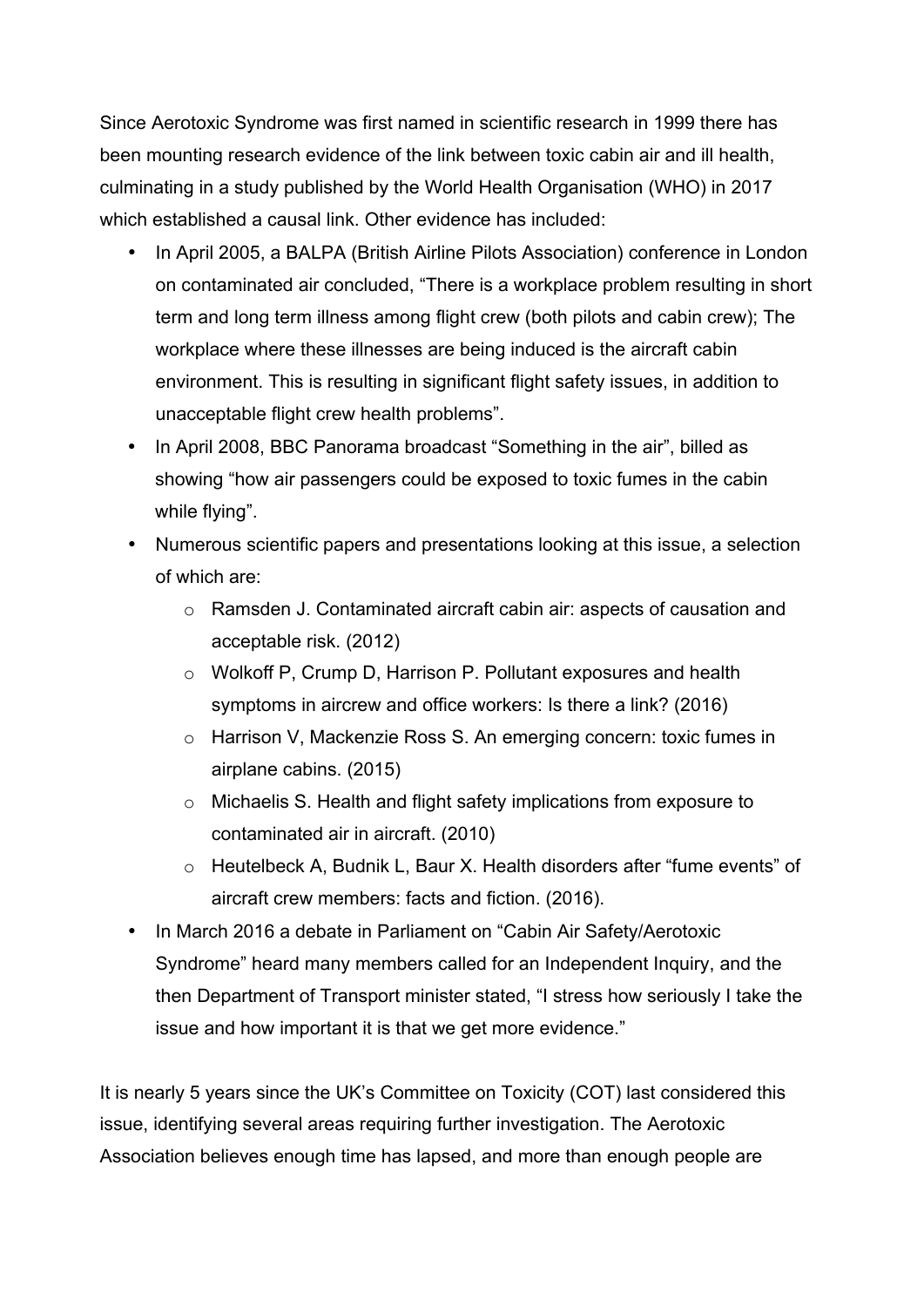suffering, for the International Criminal Court to take this on and determine what action, under the precautionary principle, is in the best interests of public safety.

John Hoyte continued, "At last we are beginning to see some action to tackle this in France and the USA, with two airlines now looking to protect their passengers and crew with air filters reminiscent of the tobacco industry filtering cigarettes in the 1950's. EasyJet have changed engine oil to a safer formulation and will fit 'bleed air' filters and nerve agent detectors to all of their aircraft, because of an ongoing French criminal court case. In addition, the modern Boeing 787 Dreamliner uses separate air intakes, rather than 'bleed air' from the engines, which completely avoids the poisoning. Yet despite decades of evidence and scientific research, air passengers are still put at risk every day from this preventable danger."

Today, 22nd May 2018, the Aerotoxic Association:

- Launches an international call for all evidence, both positive and negative, concerning acute and chronic ill health experienced by the public following toxic oil fume exposure in commercial jets. Evidence to be directed to the International Criminal Court at The Hague, The Netherlands.
- Demands an Independent Public Inquiry in to whether the known technical solutions should be introduced in bleed air jet airliners on the precautionary principle and in the public interest.

John Hoyte concluded, "In most areas of life we work on the precautionary principle to protect health and wellbeing, yet despite the huge amount of scientific evidence to show the effects of this preventable issue, the industry, UK Government and regulators have buried their heads in the sand. It is time for an Independent Public Inquiry to finally resolve this and to determine the necessary actions to protect the public."

The Aerotoxic Association was set up in 2007 to raise this issue of toxic air exposure in aircraft and to support those suffering from aerotoxic syndrome.

Aerotoxic Syndrome is the term given to the illness caused by exposure to contaminated air in jet aircraft and was first introduced in a published paper in 1999.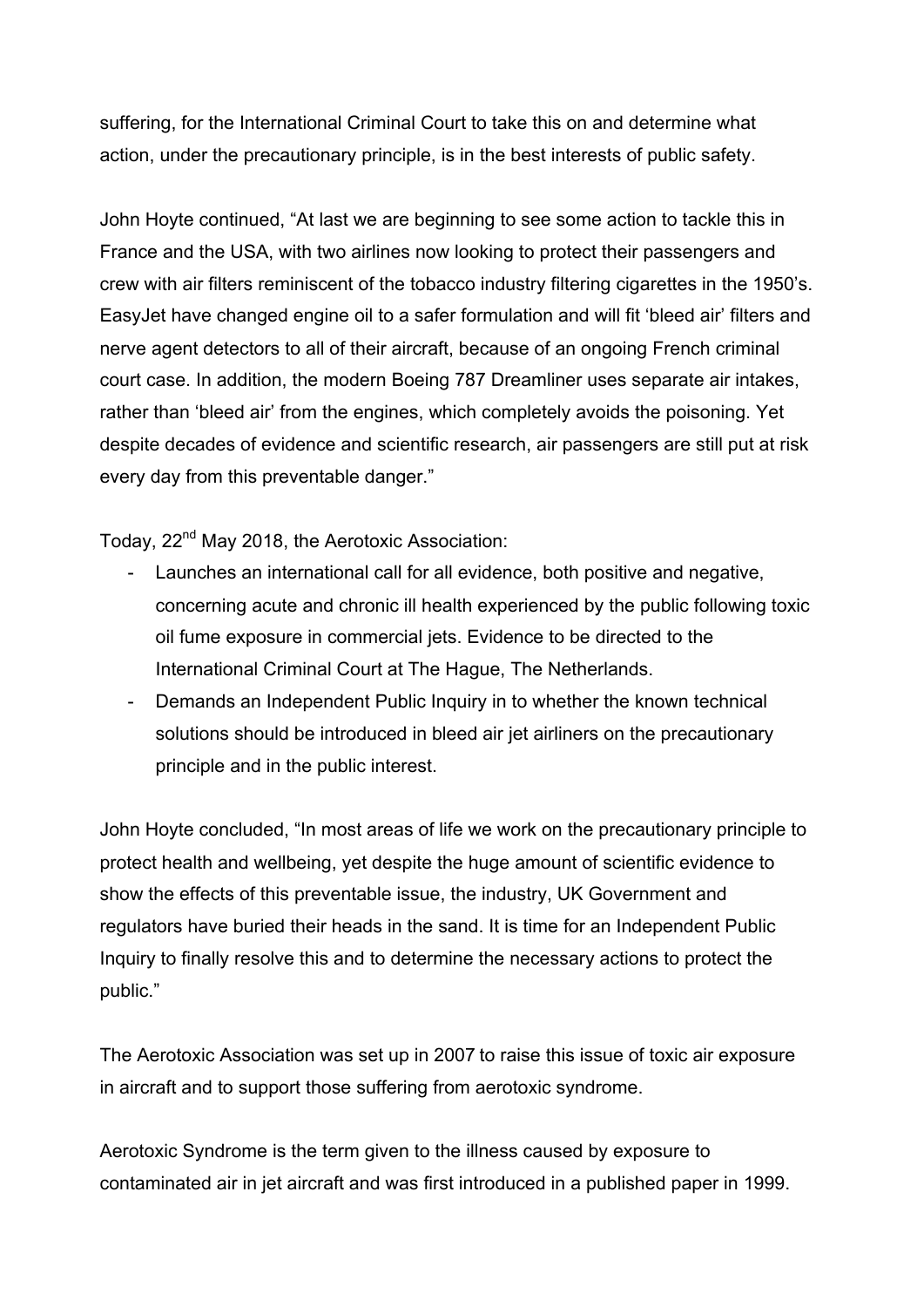The cause has been shown to be the contaminated and unfiltered bleed air used in the aircraft cabin. In an aircraft, a supply of pressurised air is required at high altitude and this is supplied direct from the compressor section of the jet engine, and is known as 'bleed air'. Unfiltered bleed air is mixed inside the aircraft with recirculated cabin air. The bleed air which originates from the jet engines is unfiltered. This can lead to toxic substances entering the cabin due to a known fundamental design flaw.

---- ENDS ----

#### **Photos/images:**

- 1. Photo of John Hoyte, founder of the Aerotoxic Association
- 2. Aerotoxic Association launch, House of Parliament, June 2007
- 3. Fume event in an aircraft cabin

**Interviews** with Peter Lawton, spokesman for the Aerotoxic Association can be arranged.

## **BBC Panorama: "Something in the air", 21 April 2008**

Details of the Panorama programme can be found here: http://news.bbc.co.uk/1/hi/programmes/panorama/7351093.stm The programme can be watched here: https://youtu.be/3dsDznr4z5w

#### **WHO published study**:

"Aerotoxic syndrome: a new occupational disease?", June 2017; Susan Michaelis, Jonathan Burdon, C. Vyvyan Howard; Public Health Panorama, Vol 3, Issue 2 (Available here: http://www.euro.who.int/\_\_data/assets/pdf\_file/0019/341533/5\_OriginalResearch\_AerotoxicSy ndrom\_ENG.pdf?ua=1 )

## **BALPA conference 20-21 April 2005.**

BALPA Contaminated Air Protection: Air Safety and Cabin Air Quality International Aero Industry Conference. Held at Imperial College, London, 20-21 April 2005. Full conference report here: https://www.aerotoxic.org/pdfs/BALPA-CAPC-London-April-20051.pdf And:

https://www.youtube.com/watch?v=sfkF27BnpKU

## **Parliamentary debate, 17 March 2016**

Full transcript is here: https://hansard.parliament.uk/Commons/2016-03- 17/debates/16031729000001/CabinAirSafetyAerotoxicSyndrome

#### **About the Aerotoxic Association**

The Aerotoxic Association was founded in June 2007 to raise this issue and support those suffering from aerotoxic syndrome. It has provided guidance and advice to thousands of airline pilots, cabin crew and passengers regarding Aerotoxic Syndrome, which is known to affect the peripheral central nervous system and the brain causing a range of gastro-intestinal, neurological and psychological symptoms.

Former BAe 146 pilot Captain John Hoyte founded the Aerotoxic Association Ltd. on 18th June 2007 at the UK Houses of Parliament to support aircrew and passengers whose short